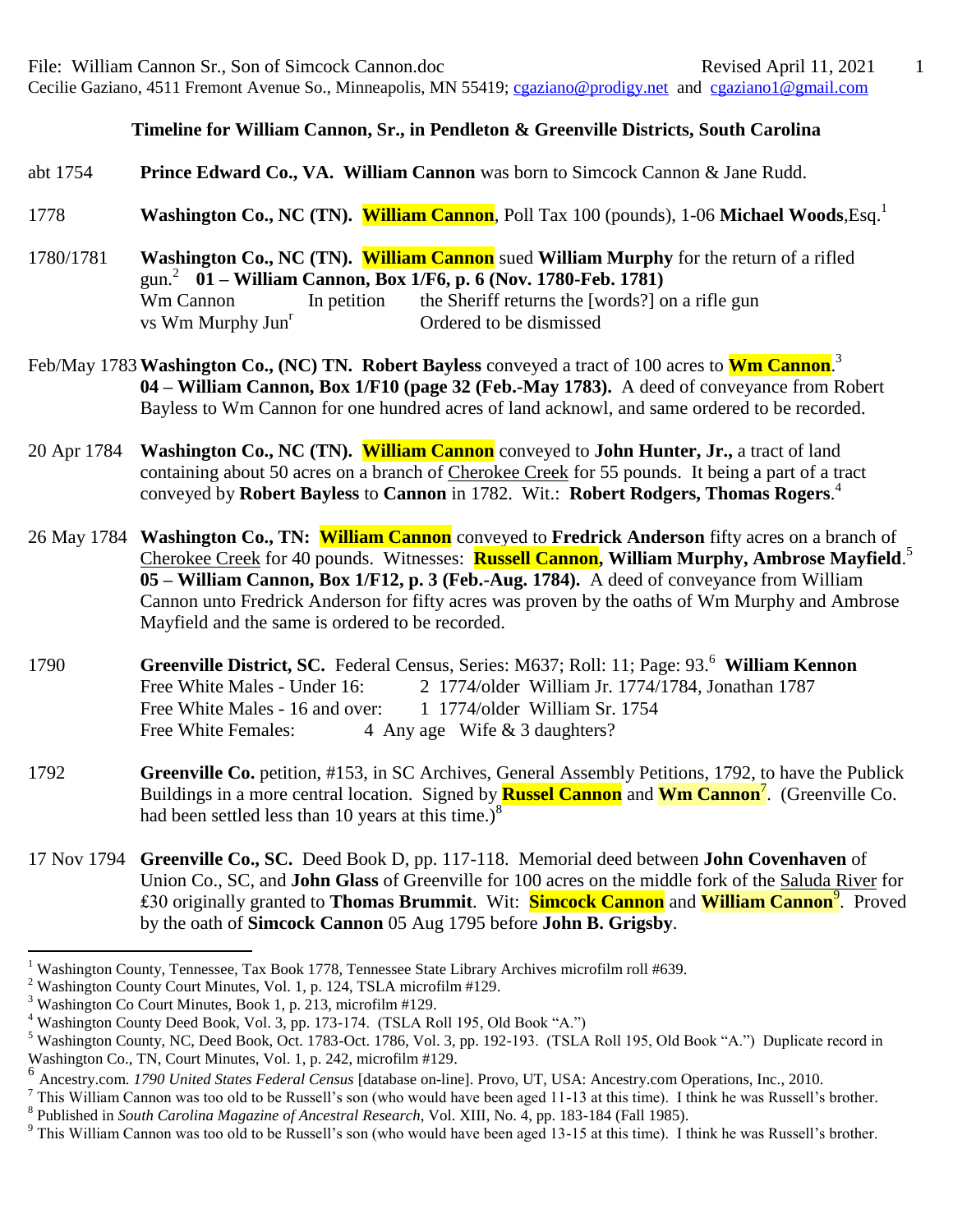## **NOTE: Entries shaded in green are land transactions.**

- 1795-1798 Sometime during this period **William Cannon** acquired the 100 acres described above. He sold this land to Mary Barns in 1799, see below. Researcher Brent Holcomb could not find this deed.
- 10 Nov 1795 **Greenville Co., SC. William Cannon**<sup>10</sup> was to receive 5 barren cows from **Samuel Hollingsworth**, per note: "I promist to pay or Cause to be paid unto William Cannon five Barren Cows of the Secont quality to be paid at or before the  $15<sup>th</sup>$  day of August... 10 November 1795." Samuel Hollingsworth, Samuel Hollingsworth. [Jr. and Sr.]
- 18 Mar 1796 **Greenville Co., SC.** Court Paper #1796 #22. **William Cannon**<sup>11</sup> **& Russel Cannon** of the Co. & St. aforesaid do acknowledge ourselves to Owe to **Samuel Hollingsworth Senr** the Just & full Sum of 18 Pounds 13 shillings & 4 Pence Sterling to be levied and made of our Goods and Chattles if the above named William Cannon do make a Default in the Condition under Written, 18 March 1796. The condition is such if the above bound William Cannon do and shall Prosecute or Cause to be Prosecuted a suit against the above **Samuel Hollinsworth Junr & Samuel Hollinsworth Senr** by attachment with affect… William Cannon (#) (LS), Russel Cannon (R). Wit: **S. Earle, J. P.**
- 13 May 1799 **Greenville Co., SC.** Deed Book L, p. 79. **William Kannon/Cannon** of Greenville Co. sold 100 acres (part of tract run by **Thomas Brummett** and by him conveyed to **John Conenhoven** and from him to **John Glass**). Sold to Mary Barns.<sup>12</sup> Wit: David McBrayer and Aaron Slaten. (Proved 24 Jul 1813)

1800 **Greenville Co., SC.** Federal Census, Series: M32; Roll: 47; Page: 251.<sup>13</sup> **William Cannon** Free White Persons - Males -10 thru 15: 1 1785/1790 Jonathan 1787 Free White Persons - Males - 16 thru 25: 1 1775/1784 William Jr. 1784 Free White Persons - Males - 45 and over: 1 1755/earlier William 1754 Free White Persons - Females - 16 thru 25: 1 1775/1784 Daughter 1778/1782 Free White Persons - Females - 26 thru 44: 1 1756/1774 Wife 1759 Number of Slaves: 3

- 31 Jul 1804 **Greenville Co.** Deed Book G, pp. 441-442. **William Cannon** of Greenville Co., SC, bought land on the south side of Gap Creek of the middle fork of the Saluda River, 100 acres, for \$200, from **Jonathan Potts**. Wit.: **Thos**. **Cantrell**, **Nimrod Cantrell**. Proved by oath of Thomas Cantrell 03 Aug1806.
- 18 Mar 1805 **Greenville Co., SC**, Vol. G, p. 250, Bill of Sale. **William Cannon** sold a slave to **Jonathan Cannon**<sup>14</sup>. Wit.:**James Gilliland**, **Jonathan Pots**, **John Tubb** J.P.<sup>15</sup>

1810 Federal Census. No William Cannon in Greenville that fits this man. It appears that he had died.

 $\overline{a}$ 

<sup>&</sup>lt;sup>10</sup> This William Cannon would have been too old to be Russell's son (who would have been aged 14-16 at this time). Perhaps a brother.

<sup>&</sup>lt;sup>11</sup> This William would have to have been born in 1778 if Russell's son. Date for son is supposed to be 1781. If 1781 is correct, this is not Russell's son. I believe this information is for Russell's brother.

 $12$  Mary Barns may or may not be related to John S. Barnes who married Martha Cannon, daughter of Carter Cannon, granddaughter of Russell Cannon, and great-granddaughter of Simcock Cannon.

<sup>13</sup> Ancestry.com. *1800 United States Federal Census* [database on-line]. Provo, UT, USA: Ancestry.com Operations Inc, 2010.

<sup>&</sup>lt;sup>14</sup> Jonathan Cannon [Canan] lived next door to Wm Canan [sic] in the 1810 Greenville District census.

<sup>&</sup>lt;sup>15</sup> Annie K. McCuen, *Abstracts of Some Greenville County, South Carolina, Records Concerning Black People Free and Slave 1791-1865,* Vol. I (Spartanburg, SC: The Reprint Company, Publishers, 1991), p. 19.